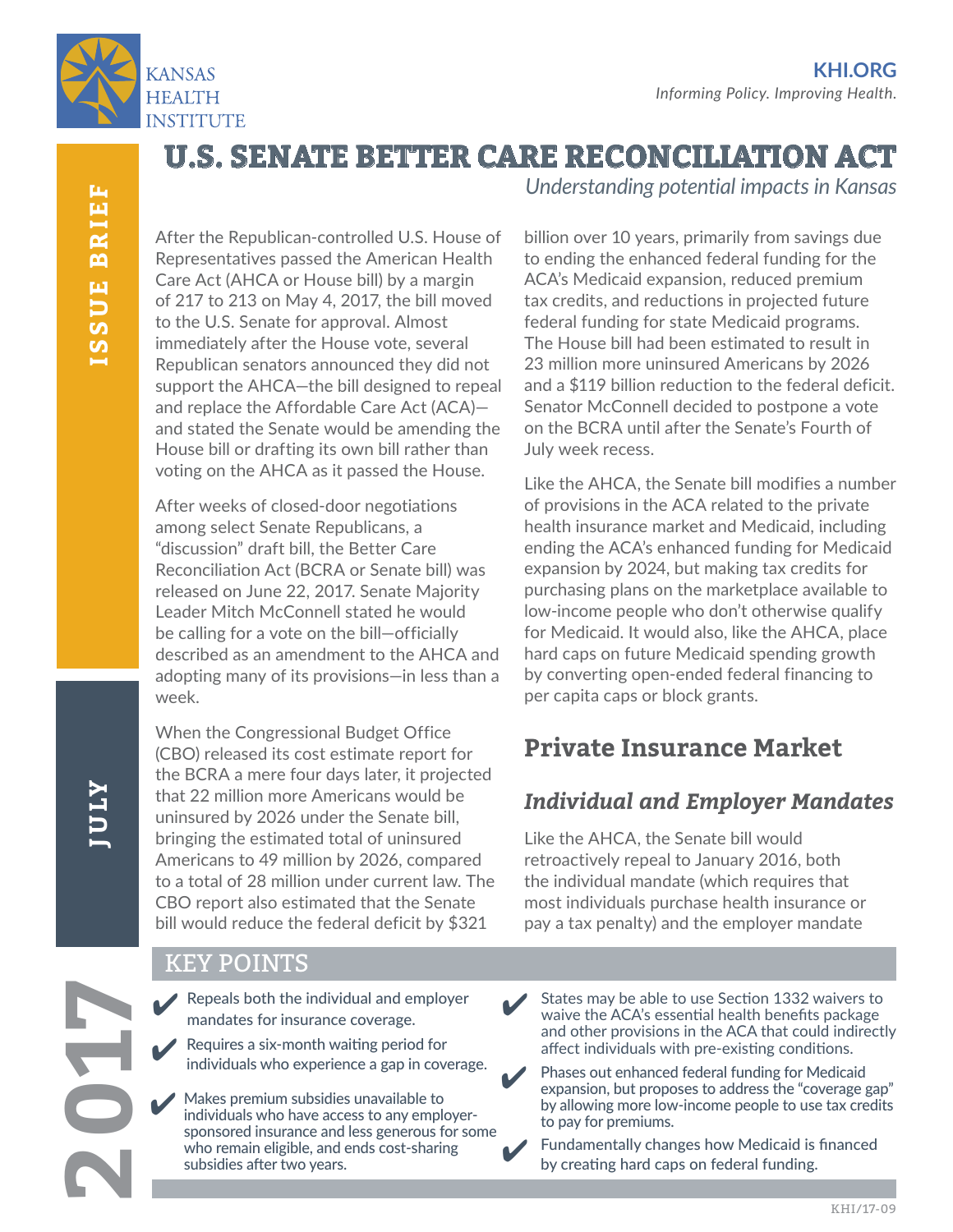(which requires employers with 50 or more full-time employees to provide "minimum essential coverage" health insurance for their employees or be subject to a tax penalty).

#### *Coverage Incentive to Stabilize Individual Health Insurance Markets*

With the repeal of the individual mandate, a planned amendment to the BCRA would require health insurers offering plans in the individual market to impose a six-month waiting period on individuals who had a gap in creditable coverage of more than 63 days in the 12 months prior to enrolling in current coverage. For individuals who qualify to obtain coverage during an open enrollment period (OEP)

or special enrollment period (SEP), but are subject to the waiting period, coverage would begin six months after the date the individual submits an application for coverage. For individuals who submit an application outside of the OEP, do not qualify for an SEP, and are subject to the waiting period, coverage would begin the later of either (1) six months after the day on which their application was submitted, or (2) the first day of the following plan year.

# *Age Rating*

Like the House bill, the BCRA would repeal the 3:1 age rating band (meaning premiums for older adults cannot be more than three times the amount of premiums for younger adults) required under the ACA and establish a 5:1 age rating

*Figure 1.* **Illustrative Example of Subsidies for Nongroup Health Insurance Plan in 2026 Under Current Law and the Better Care Reconciliation Act of 2017**

|                                                                                                    | <b>BRONZE</b> |                                        |                               | <b>SILVER</b>                                            |          |                                        |                               |                                                                                                           |
|----------------------------------------------------------------------------------------------------|---------------|----------------------------------------|-------------------------------|----------------------------------------------------------|----------|----------------------------------------|-------------------------------|-----------------------------------------------------------------------------------------------------------|
| Age                                                                                                | Premium       | Premium<br><b>Tax</b><br><b>Credit</b> | <b>Net</b><br>Premium<br>Paid | <b>Actuarial</b><br><b>Value</b><br>of Plan<br>(Percent) | Premium  | Premium<br><b>Tax</b><br><b>Credit</b> | <b>Net</b><br>Premium<br>Paid | <b>Actuarial</b><br><b>Value</b><br>of Plan after<br><b>Cost-Sharing</b><br><b>Subsidies</b><br>(Percent) |
| Single Individual with Annual Income of \$11,400 (75 percent of FPL) and Not Eligible for Medicaid |               |                                        |                               |                                                          |          |                                        |                               |                                                                                                           |
| <b>Current Law</b>                                                                                 |               |                                        |                               |                                                          |          |                                        |                               |                                                                                                           |
| 21                                                                                                 | \$4,300       | \$0                                    | \$4,300                       |                                                          | \$5,100  | \$0                                    | \$5,100                       |                                                                                                           |
| 40                                                                                                 | \$5,500       | \$0                                    | \$5,500                       | 60%                                                      | \$6,500  | \$0                                    | \$6,500                       | 70%                                                                                                       |
| 64                                                                                                 | \$12,900      | \$0                                    | \$12,900                      |                                                          | \$15,300 | \$0                                    | \$15,300                      |                                                                                                           |
|                                                                                                    |               |                                        |                               | <b>BCRA</b>                                              |          |                                        |                               |                                                                                                           |
| 21                                                                                                 | \$3,200       | \$2,900                                | \$300                         |                                                          | \$4,100  | \$2,900                                | \$1,200                       |                                                                                                           |
| 40                                                                                                 | \$5,000       | \$4,700                                | \$300                         | 58%                                                      | \$6,400  | \$4,700                                | \$1,700                       | 70%                                                                                                       |
| 64                                                                                                 | \$16,000      | \$15,700                               | \$300                         |                                                          | \$20,500 | \$15,700                               | \$4,800                       |                                                                                                           |
| Single Individual with Annual Income of \$26,500 (175 percent of FPL)                              |               |                                        |                               |                                                          |          |                                        |                               |                                                                                                           |
| <b>Current Law</b>                                                                                 |               |                                        |                               |                                                          |          |                                        |                               |                                                                                                           |
| 21                                                                                                 | \$4,300       | \$3,400                                | \$900                         |                                                          | \$5,100  | \$3,400                                | \$1,700                       |                                                                                                           |
| 40                                                                                                 | \$5,500       | \$4,800                                | \$700                         | 60%                                                      | \$6,500  | \$4,800                                | \$1,700                       | 87%                                                                                                       |
| 64                                                                                                 | \$12,900      | \$12,900                               | \$0                           |                                                          | \$15,300 | \$13,600                               | \$1,700                       |                                                                                                           |
| <b>BCRA</b>                                                                                        |               |                                        |                               |                                                          |          |                                        |                               |                                                                                                           |
| 21                                                                                                 | \$3,200       | \$1,900                                | \$1,300                       |                                                          | \$4,100  | \$1,900                                | \$2,200                       |                                                                                                           |
| 40                                                                                                 | \$5,000       | \$3,400                                | \$1,600                       | 58%                                                      | \$6,400  | \$3,400                                | \$3,000                       | 70%                                                                                                       |
| 64                                                                                                 | \$16,000      | \$14,000                               | \$2,000                       |                                                          | \$20,500 | \$14,000                               | \$6,500                       |                                                                                                           |

*Source: Congressional Budget Office, Cost Estimate June 26, 2017, H.R. 1628, Better Care Reconciliation Act of 2017 — An Amendment in the Nature of a Substitute.*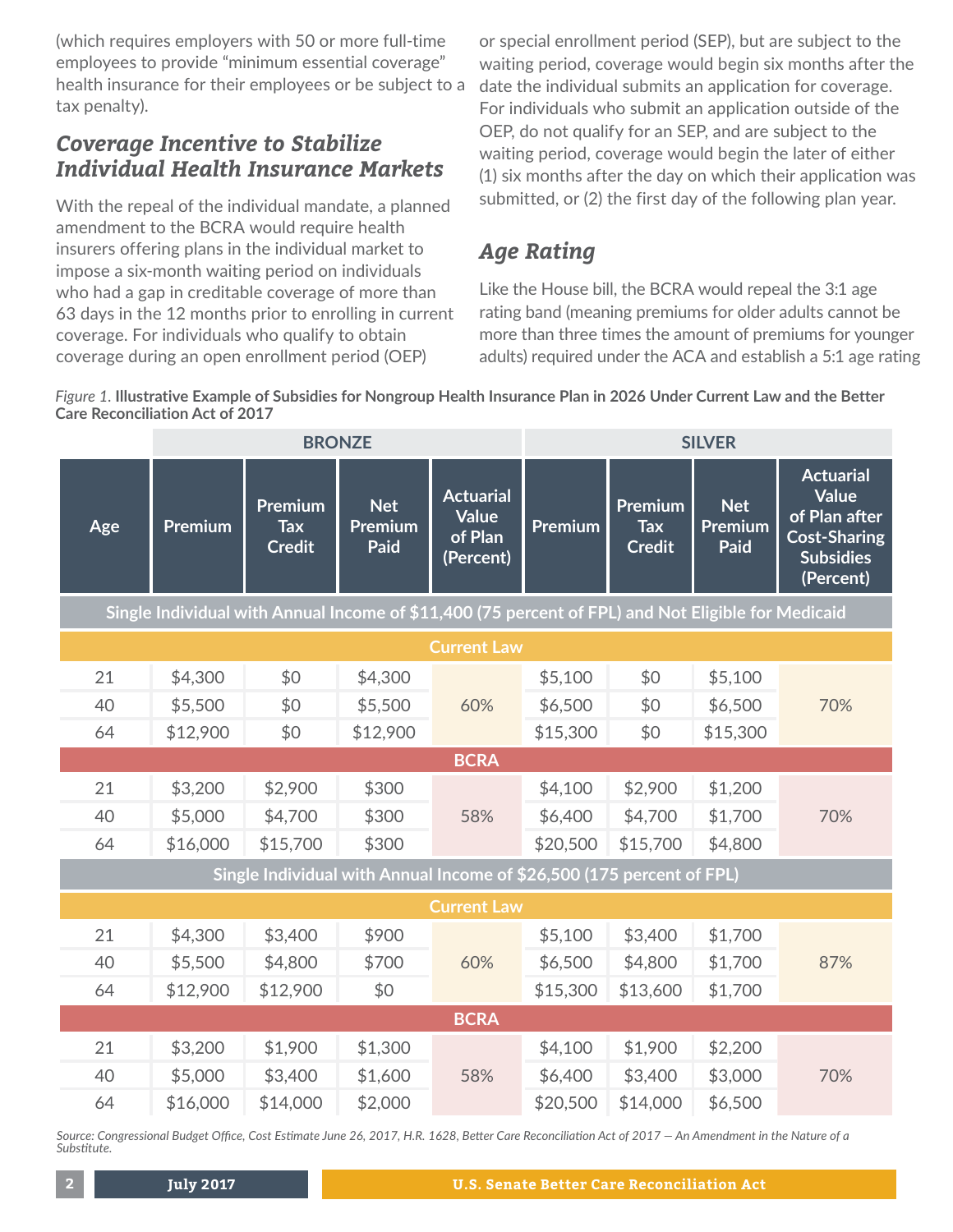| LYN17343                                                                                                                                                                                                                                                                                                                                                                                                                                                                                                                         |                                                                                                                                                                                               |
|----------------------------------------------------------------------------------------------------------------------------------------------------------------------------------------------------------------------------------------------------------------------------------------------------------------------------------------------------------------------------------------------------------------------------------------------------------------------------------------------------------------------------------|-----------------------------------------------------------------------------------------------------------------------------------------------------------------------------------------------|
| Discussion Draft<br>8 <sub>LC</sub><br>$\label{eq:ampl} \textit{AMENDMENT} \, \textit{NO}.$<br>Purpose: In the nature of a substitute.<br>$Calendar$ No.<br>IN THE SENATE OF THE UNITED STATES-115th Cong., 1st Sess.<br>To provide for reconciliation pursuant to title II of the<br>concurrent resolution on the budget for fiscal year 2017.<br>Referred to the Committee on<br>ordered to be printed<br>Ordered to lie on the table and to be printed<br>$A_{\small MENDMENT}$ IN THE NATURE OF A SUBSTITUTE intended<br>and | <b>Senate Republicans</b><br>released their draft<br>bill, the Better Care<br><b>Reconciliation Act, which</b><br>amends the House's<br><b>American Health Care</b><br>Act, on June 22, 2017. |

band effective for 2019. States would have the option to implement a ratio that differs from the 5:1 ratio.

### *Tax Credits*

The BCRA would modify the income eligibility criteria for the ACA premium tax credits starting in 2020, when it would extend eligibility to individuals with incomes below 350 percent of the federal poverty level (FPL) who are not otherwise eligible for Medicaid. The bill would also restrict eligibility for the credits to "qualified aliens," which would exclude individuals in the U.S. on worker or student visas, and would make individuals who are offered any employer-sponsored health plan, regardless of affordability or minimum value, ineligible for credits.

The determination of the amount of the BCRA tax credits would no longer be tied to the cost of the ACA's second-lowest-cost silver plan (with an actuarial value of 70 percent) but would be based on the median premium of all qualified health plans with an actuarial value of 58 percent, just below the current actuarial value of an ACA bronze plan.

The formula for calculating the amount (based on percent of household income) that individuals and families would be required to contribute to the cost of their premiums would be based on age and income level. Percentages would range from 2.0 percent for those in the lowest income band, regardless of age, to 16.2 percent for those in the highest income band and the oldest age band. In general, individuals with incomes above 150 percent of FPL and over age 29 would be required to contribute more than younger or poorer individuals.

# *Cost-Sharing Subsidies*

The BCRA would appropriate to the Secretary of the U.S. Department of Health and Human Services (HHS) the dollars needed to continue the cost-sharing subsidy program in the ACA—which reduces out-of-pocket costs for deductibles, copayments and coinsurance for marketplace health plan enrollees with incomes between 100–250 percent of FPL—from the date the bill is enacted until December 31, 2019, when the subsidies would be repealed. Health insurers have been lobbying the Trump administration to provide assurances of the continuation of the subsidies as they consider whether to participate in the ACA marketplaces across in the country in 2018.

#### *Medical Loss Ratios*

The ACA imposes medical loss ratio (MLR) requirements on health insurers that limit the portion of premium dollars they are allowed to spend on administration, marketing and profits. Under the law, insurers are required to spend at least 80 percent of their premium income from individual and small group health plans on health care claims and quality improvement. The MLR threshold for large group plans is 85 percent. Insurers who fail to meet the MLR requirements must pay rebates to consumers. The BCRA would sunset these MLR requirements beginning in 2019, and would allow states to set their own MLRs and required rebates for individual and group coverage.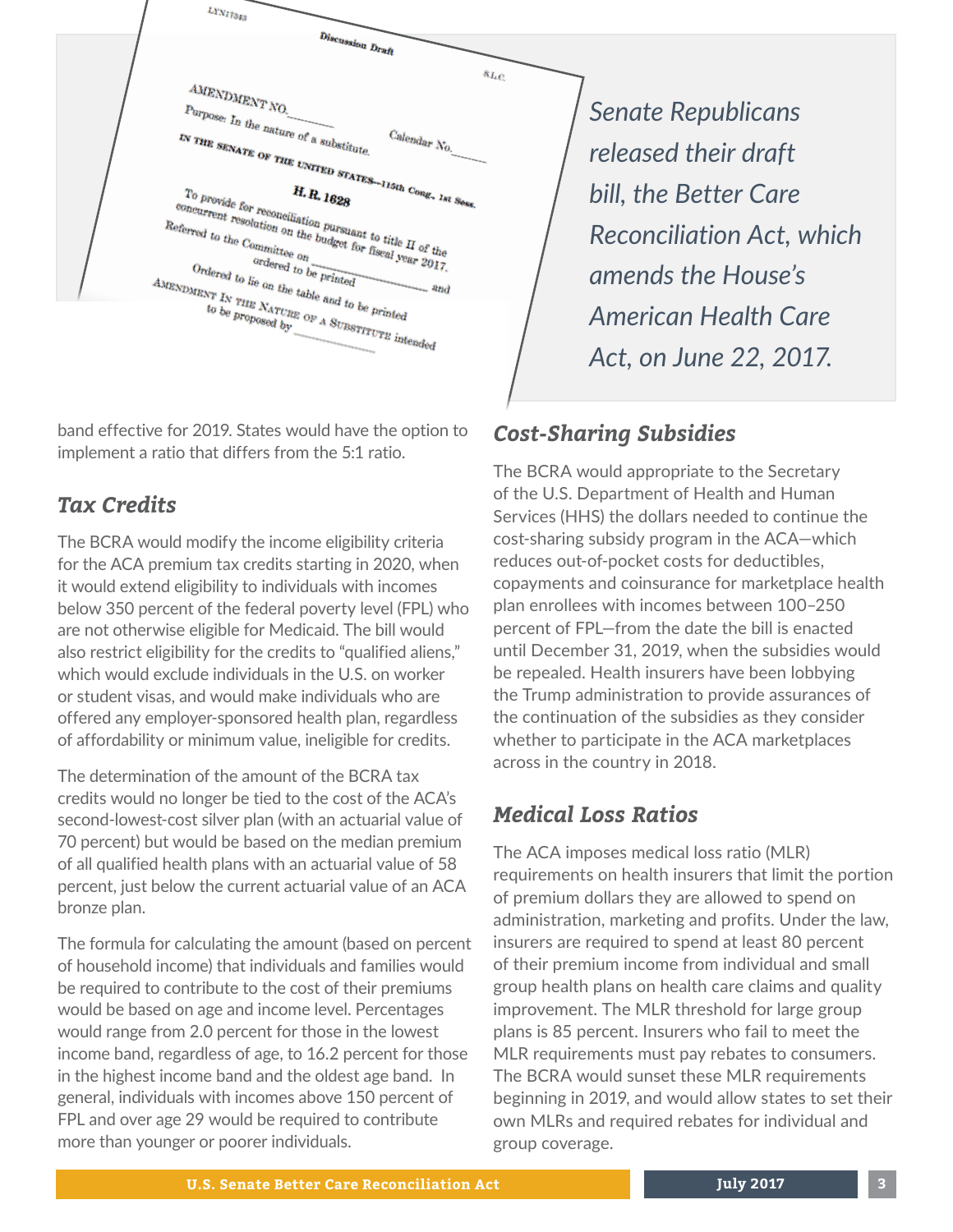| <b>FEATURES</b>                                      | <b>AFFORDABLE CARE</b><br><b>ACT</b><br>(CURRENT LAW)                                                                                                                                                                                                                          | <b>AMERICAN HEALTH</b><br><b>CARE ACT</b><br>(HOUSE BILL)                                                                                                                                                                                                                                                                                                                                     | <b>BETTER CARE</b><br><b>RECONCILIATION</b><br><b>ACT (SENATE BILL)</b>                                                                                                                                                                                                                                                                                                                                                                   |
|------------------------------------------------------|--------------------------------------------------------------------------------------------------------------------------------------------------------------------------------------------------------------------------------------------------------------------------------|-----------------------------------------------------------------------------------------------------------------------------------------------------------------------------------------------------------------------------------------------------------------------------------------------------------------------------------------------------------------------------------------------|-------------------------------------------------------------------------------------------------------------------------------------------------------------------------------------------------------------------------------------------------------------------------------------------------------------------------------------------------------------------------------------------------------------------------------------------|
| <b>Individual</b><br><b>Mandate</b>                  | Individual mandate requires<br>most individuals to have health<br>insurance coverage or pay a<br>penalty. For 2017, the penalty is<br>\$695 per person or 2.5 percent<br>of household income, whichever<br>is higher, up to a maximum of<br>\$2,085.                           | Individual mandate repealed,<br>but insurers allowed to impose<br>30 percent premium surcharge<br>on consumers who purchase<br>insurance after gap in coverage of<br>more than 63 days during previous<br>12 months. States can choose to<br>impose higher surcharge.                                                                                                                         | Individual mandate repealed,<br>but insurers required to impose<br>six-month waiting period on<br>consumers who purchase<br>insurance after gap in coverage<br>of more than 63 days during<br>previous 12 months.                                                                                                                                                                                                                         |
| <b>Employer</b><br><b>Mandate</b>                    | Employer mandate requires<br>employers with an average of<br>50 or more full-time employees<br>to offer "affordable, minimum<br>essential coverage" or pay a<br>penalty based on the number of<br>employees.                                                                   | Employer mandate repealed.                                                                                                                                                                                                                                                                                                                                                                    | Employer mandate repealed.                                                                                                                                                                                                                                                                                                                                                                                                                |
| <b>Age Rating</b>                                    | Age rating band of 3:1.                                                                                                                                                                                                                                                        | Age rating band of 5:1. States<br>could alter the ratio.                                                                                                                                                                                                                                                                                                                                      | Age rating band of 5:1. States<br>could alter the ratio.                                                                                                                                                                                                                                                                                                                                                                                  |
| <b>Tax Credits</b>                                   | Tax credits to purchase insurance<br>based on income, age, geography,<br>and cost of coverage for a<br>benchmark health plan with an<br>actuarial value of 70 percent (silver<br>plan) for most individuals with<br>household incomes between 100<br>and 400 percent of FPL.   | Tax credits based only on age, with<br>a phase out for individuals with<br>incomes above \$75,000. Size of<br>tax credits substantially smaller<br>than under the ACA for most<br>people.                                                                                                                                                                                                     | Tax credits based on income,<br>age, and cost of coverage for a<br>benchmark health plan with an<br>actuarial value of 58% for most<br>individuals with incomes below<br>350 percent of FPL, except<br>those eligible for Medicaid. Tax<br>credits would not be available<br>to individuals with access to any<br>employer-sponsored coverage,<br>and for some individuals over<br>age 60, tax credits could be<br>significantly reduced. |
| <b>Cost-Sharing</b><br><b>Subsidies</b>              | Cost-sharing subsidies provided<br>to help eligible individuals cover<br>out-of-pocket expenses, such as<br>deductibles and copayments.                                                                                                                                        | Subsidies would end in 2020,<br>although Trump administration<br>could end them sooner.                                                                                                                                                                                                                                                                                                       | Subsidies would end in 2020,<br>although Trump administration<br>could end them sooner.                                                                                                                                                                                                                                                                                                                                                   |
| <b>Pre-Existing</b><br><b>Conditions</b>             | Health insurance companies<br>cannot deny coverage, limit<br>benefits or set premiums based on<br>an individual's health status or pre-<br>existing conditions.                                                                                                                | States could allow insurers to<br>increase an individual's premiums<br>based on pre-existing conditions<br>if they have a lapse in coverage.<br>States required to set up other<br>programs, like high risk pools, to<br>cover sickest residents. Federal<br>government would provide funds<br>to states to help cover high<br>premiums for these sick residents<br>in the individual market. | Insurance companies cannot<br>deny coverage or set premiums<br>based on an individual's<br>health status or pre-existing<br>conditions. However, states<br>may be able to use Section<br>1332 waivers to waive the<br>ACA's essential health benefits<br>package and other provisions<br>in the ACA that could indirectly<br>affect individuals with pre-<br>existing conditions.                                                         |
| <b>Medical Loss</b><br>Ratio                         | Medical loss ratio provisions<br>require insurance companies to<br>spend 80 percent (individual or<br>small group) or 85 percent (large<br>group) of premiums for health care<br>claims and quality improvement<br>each year, or be subject to paying<br>rebates to enrollees. | No change.                                                                                                                                                                                                                                                                                                                                                                                    | Repeals medical loss ratio<br>requirements but allows states<br>to establish their own.                                                                                                                                                                                                                                                                                                                                                   |
| <b>Essential</b><br><b>Health</b><br><b>Benefits</b> | Insurers required to cover 10<br>essential health benefit (EHB)<br>categories.                                                                                                                                                                                                 | States allowed to change what<br>qualifies as EHB.                                                                                                                                                                                                                                                                                                                                            | States allowed to change what<br>qualifies as EHB.                                                                                                                                                                                                                                                                                                                                                                                        |

PRIVATE INSURANCE MARKET **PRIVATE INSURANCE MARKET**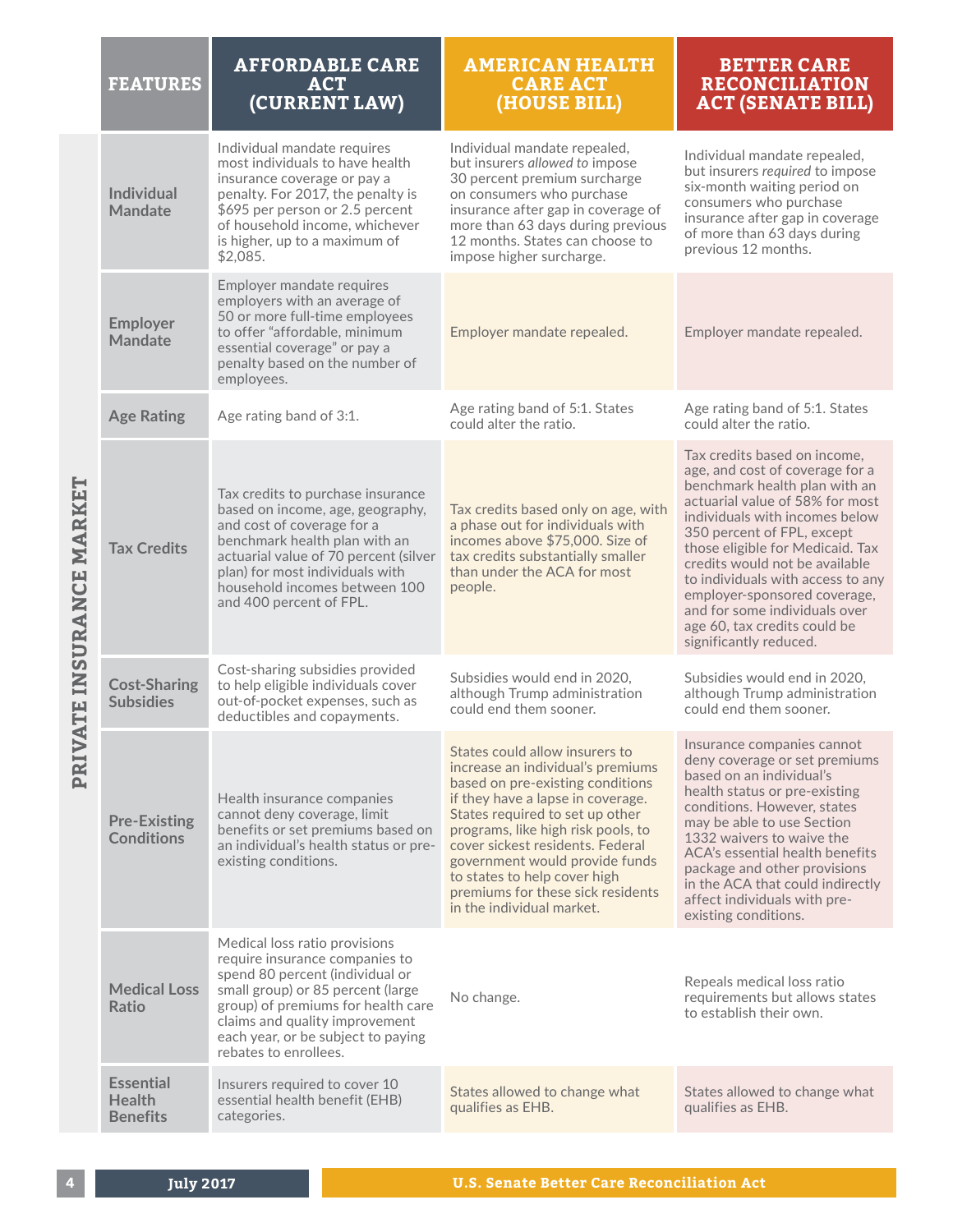|              | <b>FEATURES</b>                                                      | <b>AFFORDABLE CARE</b><br><b>ACT</b><br>(CURRENT LAW)                                                                                                                    | <b>AMERICAN HEALTH</b><br><b>CARE ACT</b><br>(HOUSE BILL)                                                                                                                                                                                                                                                                                                                         | <b>BETTER CARE</b><br><b>RECONCILIATION</b><br><b>ACT (SENATE BILL)</b>                                                                                                                                                                                                                                                                                                                                                                                                                         |
|--------------|----------------------------------------------------------------------|--------------------------------------------------------------------------------------------------------------------------------------------------------------------------|-----------------------------------------------------------------------------------------------------------------------------------------------------------------------------------------------------------------------------------------------------------------------------------------------------------------------------------------------------------------------------------|-------------------------------------------------------------------------------------------------------------------------------------------------------------------------------------------------------------------------------------------------------------------------------------------------------------------------------------------------------------------------------------------------------------------------------------------------------------------------------------------------|
| <b>TAXES</b> | <b>Health</b><br><b>Savings</b><br><b>Accounts</b>                   | Individuals can contribute up to<br>\$3,400 and families up to \$6,750<br>to pre-tax health savings accounts<br>(HSAs).                                                  | Starting in 2018, individuals could<br>contribute up to \$6,550 and<br>families up to \$13,100.                                                                                                                                                                                                                                                                                   | Individuals and families could<br>contribute up to limits of<br>deductibles, copayments,<br>coinsurance and out-of-pocket<br>costs for high-deductible health<br>plans.                                                                                                                                                                                                                                                                                                                         |
|              | "Cadillac"<br><b>Tax</b>                                             | Forty percent tax on high-cost,<br>employer-sponsored health<br>coverage. Currently scheduled to<br>go into effect in 2020.                                              | Changes effective date of the tax<br>to 2026.                                                                                                                                                                                                                                                                                                                                     | Changes effective date of the<br>tax to 2026.                                                                                                                                                                                                                                                                                                                                                                                                                                                   |
| MEDICAID     | <b>Medicaid</b><br><b>Finance</b>                                    | Open-ended, matching federal<br>funds for eligible Medicaid<br>enrollees.                                                                                                | Matching federal funds under per<br>capita caps (or block grants for<br>children and non-disabled, non-<br>elderly adults) based on how much<br>each state is currently spending<br>on defined populations, adjusted<br>by the medical component of<br>Consumer Price Index (CPI-<br>Medical) (plus 1 percent for elderly<br>and blind/disabled), using 2016 as<br>the base year. | Per capita caps would work<br>much like the AHCA, except<br>states could select eight<br>consecutive quarters between<br>federal fiscal year (FFY) 2014<br>and the second quarter of FFY<br>2017 as a base period, with<br>adjustments for very high- and<br>low-cost states. Initially would<br>use same inflation rate as the<br>AHCA, but would change to the<br>CPI-U (for urban consumers)<br>in 2025. A block grant option<br>for adults (non-disabled, non-<br>elderly) would use CPI-U. |
|              | <b>Medicaid</b><br><b>Expansion</b>                                  | Medicaid expansion to 138<br>percent of FPL.                                                                                                                             | <b>Enhanced federal funding</b><br>for expansion would end in<br>2020 except for those already<br>enrolled. States that expand in<br>the meantime would not receive<br>enhanced match.                                                                                                                                                                                            | <b>Enhanced federal funding</b><br>would be phased out between<br>2021-2024. States that expand<br>in the meantime would not<br>receive enhanced match.                                                                                                                                                                                                                                                                                                                                         |
| <b>OTHER</b> | <b>Market</b><br><b>Stabilization</b><br><b>Funding</b>              | No new market stabilization fund<br>created.                                                                                                                             | States would receive \$130 billion<br>over 10 years through new Patient<br>and State Stability Fund to fund<br>high risk pools or other programs<br>to help sicker people with<br>insurance premiums.                                                                                                                                                                             | State Stability and Innovation<br>Program would provide \$112<br>billion over nine years (2018<br>through 2026) to stabilize<br>health insurance markets and<br>provide grants to states to<br>address cost and coverage<br>issues in their markets.                                                                                                                                                                                                                                            |
|              | <b>Section 1332</b><br><b>Waivers</b>                                | Created Section 1332 state<br>innovation waivers.                                                                                                                        | No change to Section 1332 waiver,<br>but creates alternative waiver<br>options.                                                                                                                                                                                                                                                                                                   | Reduces criteria for approval<br>of Section 1332 waiver<br>applications submitted by<br>states.                                                                                                                                                                                                                                                                                                                                                                                                 |
|              | <b>Small</b><br><b>Business</b><br><b>Health</b><br><b>Insurance</b> | Small business health insurance<br>tax credits for employers with<br>fewer than 50 employees and low<br>wages.                                                           | No change.                                                                                                                                                                                                                                                                                                                                                                        | Repeals small business health<br>insurance tax credits and<br>creates Small Business Health<br>Plans to be regulated by the<br>U.S. Department of Labor.                                                                                                                                                                                                                                                                                                                                        |
|              | <b>Public</b><br><b>Health</b>                                       | <b>Established Prevention and Public</b><br>Health Fund and appropriated<br>more than \$1 billion per year for<br>prevention, wellness and public<br>health initiatives. | Repealed appropriations for<br><b>Prevention and Public Health</b><br>Fund beginning fiscal year 2019,<br>but provided \$422 million in<br>supplemental funding in FFY 2017<br>for Community Health Center<br>Fund.                                                                                                                                                               | Repeals appropriations for<br>Prevention and Public Health<br>Fund, but provides \$2 billion in<br>funding for grants to states for<br>mental health and substance<br>use disorder services and an<br>additional \$422 million for FFY<br>2017 for the Community Health<br>Center Fund.                                                                                                                                                                                                         |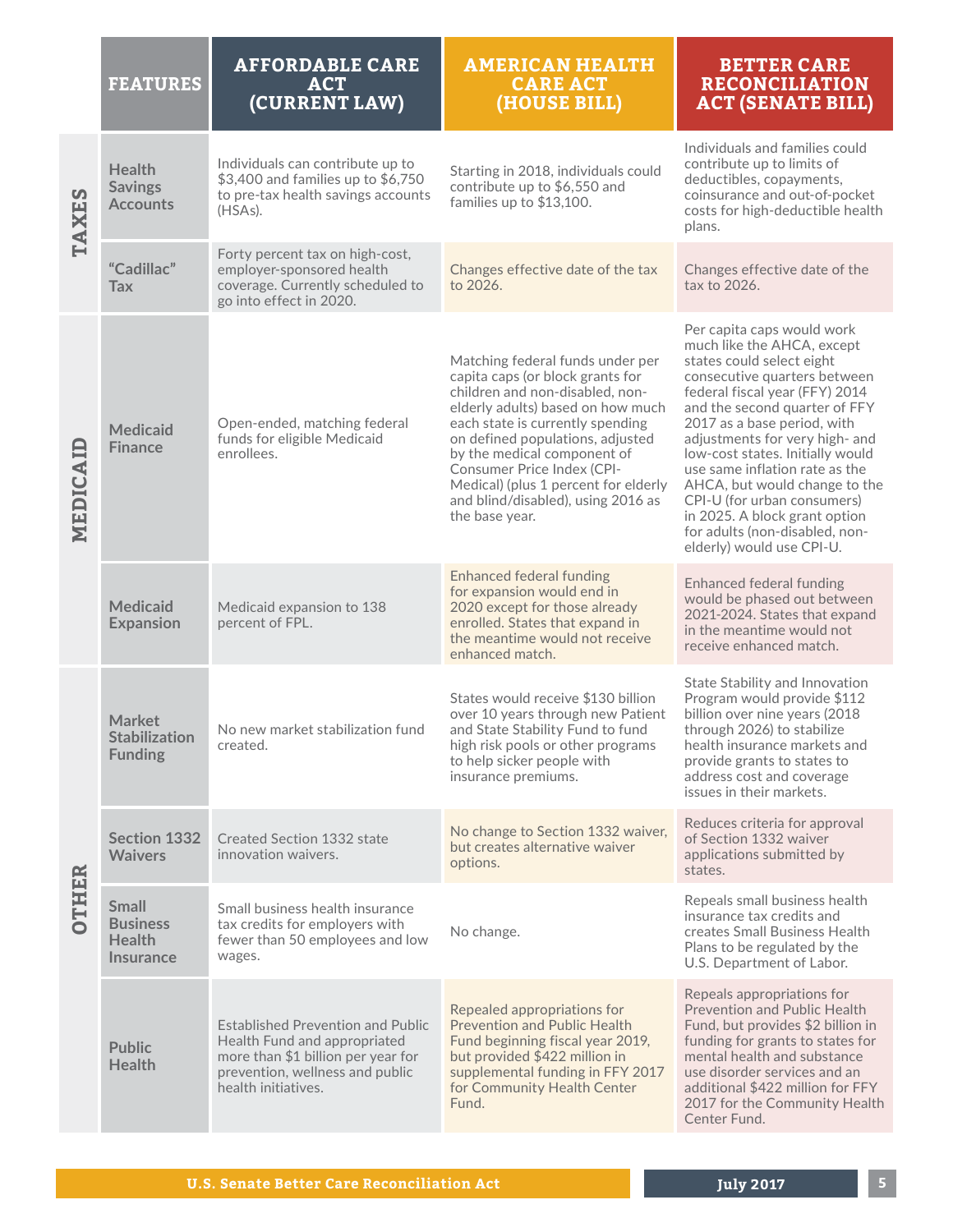#### *Section 1332 Waivers for State Innovation*

Section 1332 waivers were created by the ACA to allow states to pursue alternative strategies for increasing access to coverage, reducing premiums and increasing enrollment for their citizens, while retaining the basic protections of the ACA. States could waive or opt out of a number of ACA requirements, including certification of qualified health plans, requirements for essential health benefits, or the delivery of benefits through the marketplace, and could receive "pass through" funding equal to what premium taxes, cost-sharing subsidies, or small business tax credits would have been for the state's citizens without a waiver. Under the ACA, the innovation strategies proposed and implemented by states are required to provide access to care that is at least as comprehensive and affordable as would be provided without the waiver, and have no impact on the federal budget.

Although Section 1332 waivers became available to states at the beginning of 2017, there was limited interest among states, in part because of how the Obama administration interpreted budget neutrality and other requirements.

The BCRA does not modify the basic provisions of Section 1332, but would modify and expand the waiver option by amending the criteria required for waiver approval. States would no longer be required to demonstrate that their waiver plans would meet the comprehensive coverage, affordability and budget neutrality requirements established by the ACA. Instead, the bill would require HHS to approve a state's waiver application unless it determined the state's plan would increase the federal deficit.

The BCRA also would modify the portion of Section 1332 related to pass through funding to allow states to request that all, or a portion of, the aggregate pass through funding be paid directly to the state, although funding for cost-sharing subsidies and small business health insurance tax credits, which are available as pass through funding under the ACA, would be eliminated elsewhere in the bill in 2020. The BCRA would allow states to use funds appropriated for the Long-Term State Stability and Innovation Program created by the bill, as long as the planned use for the funds is consistent with the requirements for the use of funds under that program, and would also appropriate \$2 billion to HHS to provide grants to states for submitting a waiver application and

implementing the state plan approved under the waiver until the end of federal fiscal year (FFY) 2019.

The waivers would be approved for up to eight years, or less if requested by the state, and could not be canceled by HHS once granted. They could be renewed in unlimited eight-year periods.

States that may have contemplated combined Section 1332 and 1115 waivers—for private insurance and Medicaid, respectively—but were not able to because of the way the Obama administration interpreted budget neutrality, might now have reason to consider them again, although the legislation does not explicitly define a process for combined waivers.

# **Taxes**

Like the House bill, the BCRA would repeal or modify several taxes or tax limitations imposed by the ACA, including the "Cadillac tax" on benefit-rich, employersponsored health plans, and the cap on contributions to health savings accounts, and would establish different effective dates for some of the tax items.

# **State Stability and Innovation Program**

The BCRA would establish the State Stability and Innovation Program and appropriate \$112 billion over nine years to the Administrator of the Centers for Medicare and Medicaid Services (CMS) to be used to "address coverage and access disruption and provide support for states." For 2018 through 2021, \$60 billion of the funds would be provided to health insurance companies to stabilize premiums and encourage insurers to offer plans in the individual market. The remaining dollars would be used to create a Long-Term State Stability and Innovation Program that would provide funds directly to states for 2019 through 2026 to:

- 1. Provide financial assistance to high-risk individuals (projected to have high health care utilization) enrolling in the individual market who do not have access to employer-sponsored insurance;
- 2. Provide payments to health care providers; and,
- 3. Provide assistance to low-income individuals with private insurance coverage to reduce their outof-pocket costs (co-payments, coinsurance and deductibles).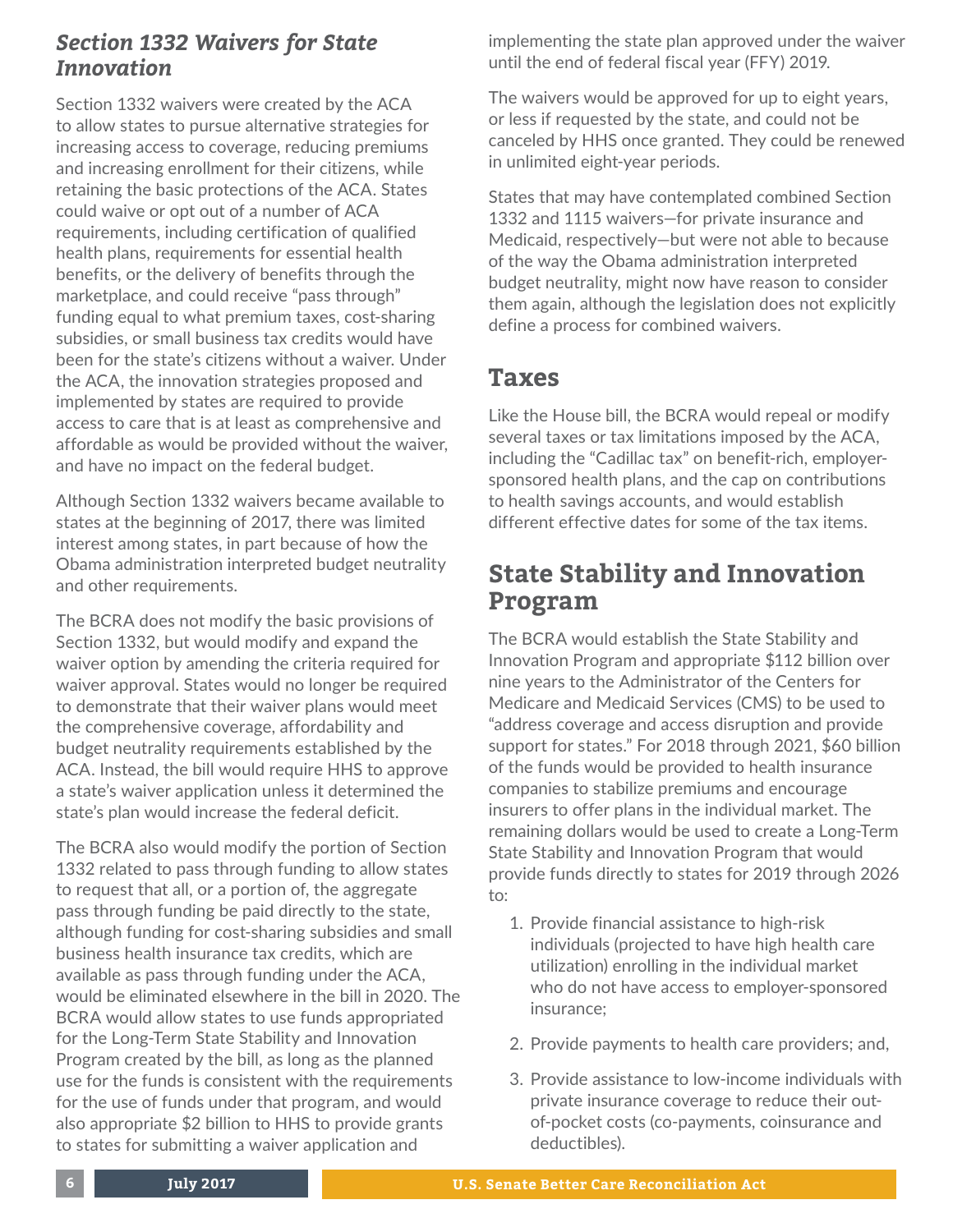# **Medicaid**

The Senate bill, like the House version, would limit the federal government's share of the cost of Medicaid by placing hard limits on the cost growth of the program. The per-person costs for most Medicaid enrollees would be limited to a base period's costs increased by an inflation rate, known as a per capita cap. States also would have the option of using a block grant for nondisabled, non-elderly adults.

# *Repeal of Medicaid Expansion*

The BCRA includes a phase-out of the ACA's enhanced federal funding for Medicaid expansion. Instead of ending it in calendar year 2020 as the House bill does, the Senate bill would phase out the enhanced expansion match rate starting in 2021. The enhanced rate would not be available at all after 2023. Like the House bill, the Senate bill would not provide for any enhanced match rate for states that expand Medicaid on or after March 2017.

# *Per Capita Allotment for Medicaid*

The per capita cap would work much like the House version, with some modifications. Two changes are worth noting. First, the per capita caps on each eligibility group—seniors, people with disabilities, children and other adults—could be adjusted by up to 2 percent to penalize states with much higher-than-average costs, and to reward states with much lower-than-average





Note: No enhanced funding would be available to states after December 31, 2023. The regular match rate is the Federal Medical Assistance Percentage (FMAP), which is modified each year to reflect changes in a state's relative economic position.

costs. In addition, states would be allowed to select any eight-quarter period between FFY 2014 and the third quarter of FFY 2017 as the base period for setting the caps.

Like in the House bill, the inflation rate used to set the caps beginning in FFY 2020 would be the medical component of the Consumer Price Index, CPI-Medical, for children and some adults, and an additional 1 percent for seniors and those with disabilities. But in FFY 2025, the BCRA would start using the overall CPI for urban consumers, CPI-U, which is typically significantly lower than the CPI-Medical.

In federal fiscal years 2023–2026, states that did not exceed their per capita caps would be eligible for quality-based bonus payments for Medicaid and the Children's Health Insurance Program (CHIP). The total bonuses would be capped at \$8 billion over the four years for all eligible states.

### *Flexible Block Grant Option*

States could elect to accept a block grant for a five-year period for non-disabled, non-elderly adult enrollees, and with it waive a number of standard Medicaid requirements. The block grant would be adjusted annually by the CPI-U. States could keep any block grant funds not spent on enrollees and could use them for other health programs, or even non-health programs (with limitations that would be written in regulation by HHS). States would have a "maintenance of effort" requirement equivalent to the match rate for CHIP multiplied by the block grant amount (in Kansas, the post-ACA CHIP match rate is likely to be around 70 percent).

## *Safety Net Funding*

From FFY 2018 to 2022, non-expansion states would share \$2 billion in annual federal safety net funding for provider payment adjustments. The funds would be distributed based on the relative number of people in each state with incomes below 138 percent of FPL in 2015.

#### *Disproportionate Share Hospital Payments*

Non-expansion states would see the scheduled reductions in Disproportionate Share Hospital (DSH) payments canceled. Some non-expansion